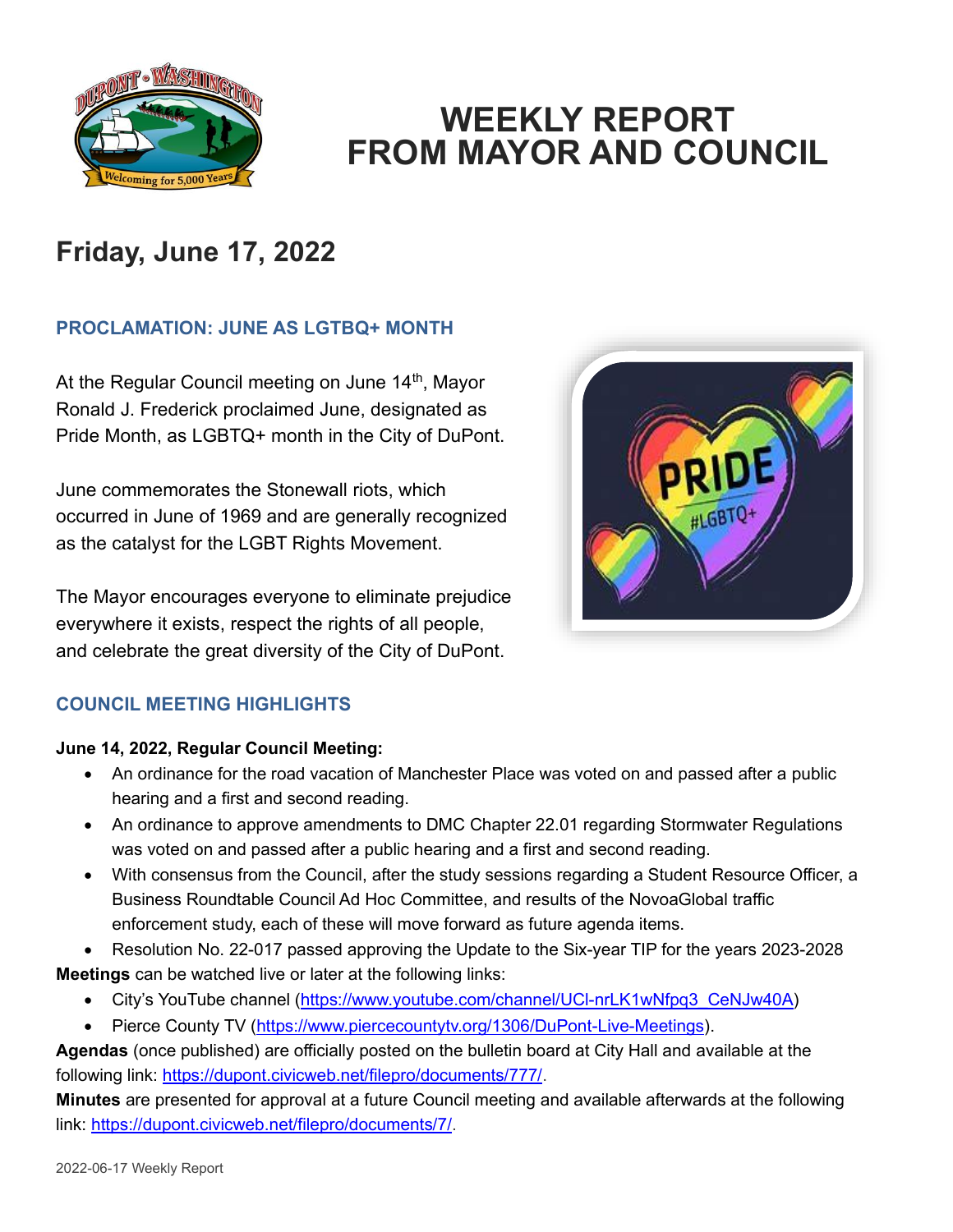#### **DUPONT FIRE DEPARTMENT**

*Private Medic Information:*

• Over the past **two weeks**, DPFD responded to 36 calls and a Private Medic was not available.

| <b>Responses</b>                  |    | Calls by time of day in 8-hour blocks: |  |
|-----------------------------------|----|----------------------------------------|--|
| Medical/Vehicle Accident ALS      | 15 | 0000-0759                              |  |
| Medical/Vehicle Accident BLS      |    | 0800-1649                              |  |
| <b>Electrical Problem</b>         |    | 1700-2359                              |  |
| Service Call                      | 5  | <b>TOTAL</b>                           |  |
| System malfunction                | 5  |                                        |  |
| Unintentional alarm               |    | Calls by day of the week:              |  |
| Excessive Heat, scorched, no fire |    | Sunday                                 |  |
| <b>EMS Assist</b>                 | 1  | Monday                                 |  |
| <b>TOTAL</b>                      | 36 | Tuesday                                |  |
|                                   |    |                                        |  |

| <b>Medical / Vehicle Accidents</b> |    | Thursday     | 4  |
|------------------------------------|----|--------------|----|
| <b>ALS</b>                         | 15 | Friday       | 4  |
| <b>BLS</b>                         |    | Saturday     | q  |
| <b>TOTAL</b>                       | 22 | <b>TOTAL</b> | 36 |

| Calls by time of day in 8-hour blocks: |     |  |
|----------------------------------------|-----|--|
| 0000-0759                              |     |  |
| 0800-1649                              | 18  |  |
| 1700-2359                              | 11  |  |
| <b>TOTAL</b>                           | -36 |  |

| Calls by day of the week: |    |  |
|---------------------------|----|--|
| Sunday                    | 5  |  |
| Monday                    |    |  |
| Tuesday                   | 6  |  |
| Wednesday                 |    |  |
| Thursday                  |    |  |
| Friday                    |    |  |
| Saturday                  | q  |  |
| <b>TOTAL</b>              | 36 |  |

#### **DuPont Fire became a verified Advanced Life Support Agency (ALS) on 6-7-2022 at 0800**

DuPont Fire would like to thank the Mayor, City Council, and City leadership for their support, hard work, and commitment to the ALS program. Chief Martin worked diligently the last 10 months investing countless hours to make ALS a reality, thus providing a higher level of care to our community. Hiring Firefighter Paramedics was made possible by filling various vacant positions from a retirement and members who left for other positions.

#### **PUBLIC WORKS**

*DuPont-Steilacoom Road Updates -* Updates can be found on the City's website by clicking on the "**Construction Updates**" tab, then the "**DuPont-Steilacoom Road Updates**" link, or at the following link: [https://www.dupontwa.gov/637/DuPont-Steilacoom-Road-Updates.](https://www.dupontwa.gov/637/DuPont-Steilacoom-Road-Updates)

Current Update: From 6/20-6/24, there will be a temporary traffic shift from west Wharf to Center.

Please note, there potentially could be intermittent traffic stops throughout the project to move equipment across the road, etc.



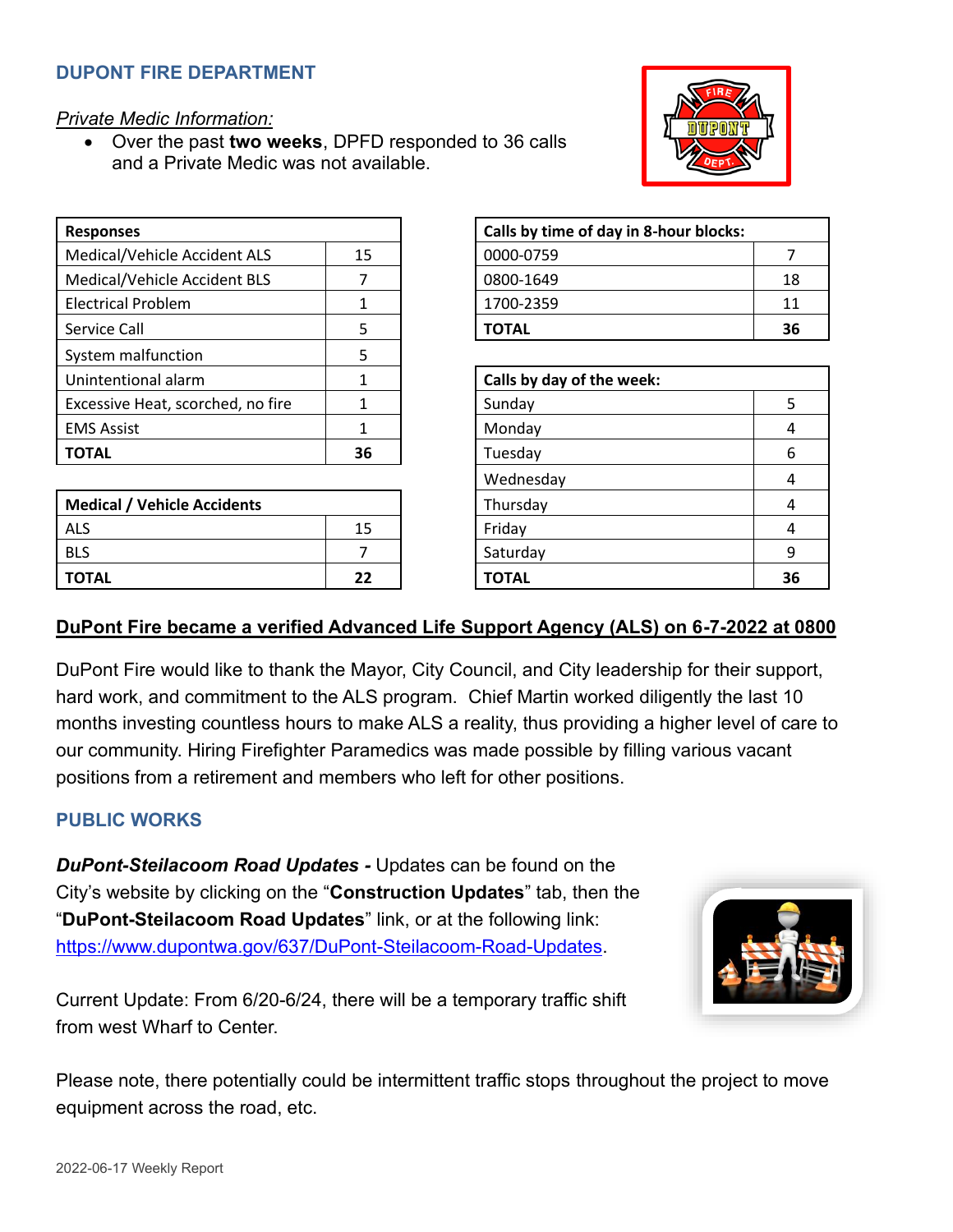#### **PARKS & RECREATION**

*Farmers Market -* We are off to a wet start to our Summer Farmers Market, but vendor enthusiasm and excitement is high! The Parks & Recreation team is very proud of the variety of vendors this year and are excited to see everyone support our market. We are grateful to Amazon for supporting the market and allowing us to enhance the shopper's experience. Our market continues to offer fresh fruits and vegetables, flowers, local coffee, BBQ sauces, and much more! As a reminder, we will not have a market on July  $8<sup>th</sup>$  due to the Independence Day holiday. [https://www.dupontwa.gov/187/Parks-](https://www.dupontwa.gov/187/Parks-Recreation)[Recreation.](https://www.dupontwa.gov/187/Parks-Recreation)



Families are encouraged to look for the "SEEK Children's Corner" at the market. To encourage kids to play outdoors, our SEEK grant will offer arts and crafts, Little Chefs, balloon artists, etc. Please be sure and watch the City of DuPont's website for updated "SEEK Children's Corner" activities, [www.dupontwa.gov.](http://www.dupontwa.gov/)

*Go Fly A Kite! -* Parks & Recreation is headed to Ocean Shores! Teens are encouraged to sign up for a day trip to Ocean Shores on Wednesday, June 22<sup>nd</sup>. The cost to participate is \$20 and includes a chartered bus, lunch, ice cream and kite flying (kite included). This program is made possible through our SEEK grant. If the cost to participate is a financial hardship, please contact Amy Walker at (253) 912- 5245. We want everyone to be able to participate! Registration and more information can be found here: [https://www.dupontwa.gov/553/Kids.](https://www.dupontwa.gov/553/Kids)



*Hometown 4th of July! -* We are delighted to welcome back our hometown July  $4<sup>th</sup>$  celebration and look forward to responsibly celebrating America together. This fun filled day will kick off with the DuPont Historical Society's Pancake Breakfast, a hometown parade, carnival in the park and fireworks at Patriots Landing! The City of DuPont is grateful for the financial support of Northwest Landing ROA and COA to help make this event a success. We are currently accepting vendor and parade applications.

Parks & Recreation and DuPont Police need volunteers to assist with this year's parade. Volunteers are needed to help secure intersections and monitor the safety of the parade route. If interested, please contact Parks & Recreation at (253) 912-5245. All 4<sup>th</sup> of July information, to include the celebrations schedule, can be found here: [https://www.dupontwa.gov/532/Fourth-of-July-Hometown-Celebration.](https://www.dupontwa.gov/532/Fourth-of-July-Hometown-Celebration)

*Pop-Up Park: Buck & Elizabeth Show -* Join the City of DuPont Parks & Recreation for a Pop-Up Park on June 21<sup>st</sup> at 11am-1pm at PowderWorks Park for the Buck and Elizabeth Show, a folk puppeteer entertainer. Make sure to bring something to sit on, blankets and chairs!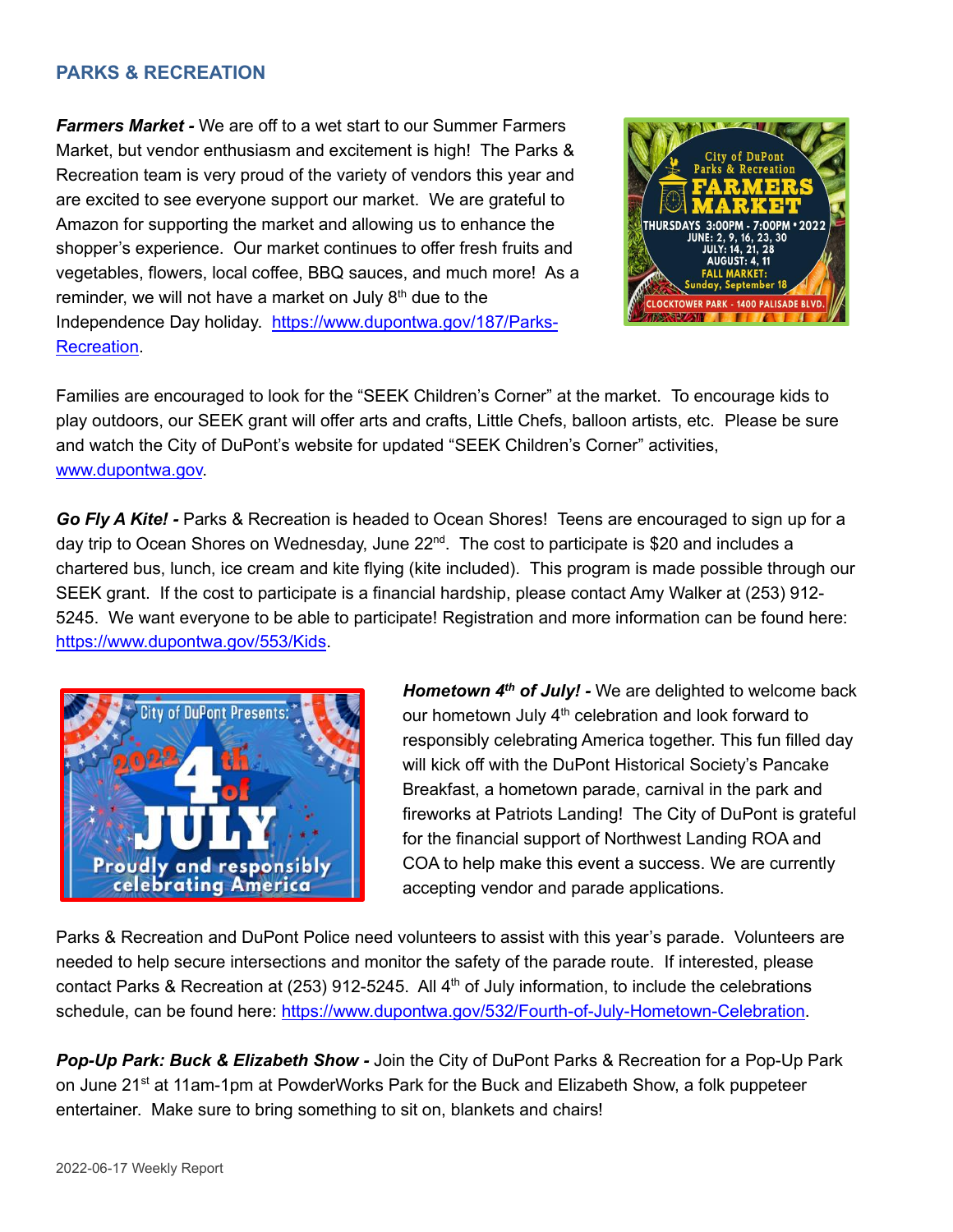

### **DUPONT POLICE DEPARTMENT WEEKLY REPORT**



### **Total Calls for Service 05/30/22 – 06/05/22: 228** *Average: 32.57 calls per day*

#### **EMERGENCY & PATROL INCIDENTS:**

- 101 Security Check/Foot Patrol
- 07 Agency Assists
- 05 Wellness Checks
- 02 Stolen Vehicle Recovery
- 01 Unwanted Person(s)
- 01 Unwanted Subject
- 01 Motor Vehicle Collision
- 01 Verbal Domestic Violence
- 01 Attempted Motor Vehicle Theft
- 01 Animal At Large

#### **DEPARTMENT NEWS (5/30/2022-6/5/2022):**

- One officer is currently undergoing field training.
- Officers conducted various traffic emphases throughout the city.
- Officers attended Standard Field Sobriety Test (SFST) Refresher Training.
- Bear trap set up by Washington Department of Fish and Wildlife currently being monitored.
- Officers were present at the City's first Farmers Market of 2022.

# **Total Calls for Service 06/06/22 – 06/12/22: 204**

## *Average: 29.14 calls per day*

#### **EMERGENCY & PATROL INCIDENTS:**

- 07 Agency Assists
- 04 Wellness Checks
- 03 Motor Vehicle Collision
- 03 Animal Complaint
- 02 Sex Offender Verification
- 01 Civil Standby
- 01 Narcotics Complaint
- 01 Medical Aid Call
- 01 Unwanted Loiterer
- 01 Stolen Vehicle Recovery

### **PROPERTY & OTHER CRIMES:**

**CRIMES AGAINST PERSONS:**

**PROPERTY & OTHER CRIMES:** • 01 Theft from Vehicle • 02 Motor Vehicle Theft

• 01 Fraud

• 02 Vandalism

**ARRESTS & REFERRALS:**

• ARREST: Warrant (Reckless Driving)

- 
- 
- 01 Eluding/Failure to Yield

#### 05 Theft from Vehicle

#### **ARRESTS & REFERRALS:**

- 01 ARREST Carjacking, Reckless Endangerment, Hit and Run, Assault
- **DEPARTMENT NEWS (6/6/2022-6/12/2022):**
	- Officers were present at the City of DuPont Farmers' Market and gave out bicycle helmets.
	- Two (2) officers attended state mandated Crisis Intervention Training (CIT).
	- Sunday afternoon, DPD officers apprehended a Puyallup carjacking suspect who was reported to be at the 76 Station. Suspect was arrested and transported to St. Clare's Hospital for injuries which he received prior to apprehension. Puyallup PD took custody of the suspect at the hospital and the stolen vehicle was recovered by DPD at the 119 Exit off-ramp - outstanding work by our officers!
- 01 Motor Vehicle Theft
- 
- 

01 Burglary • 01 Theft